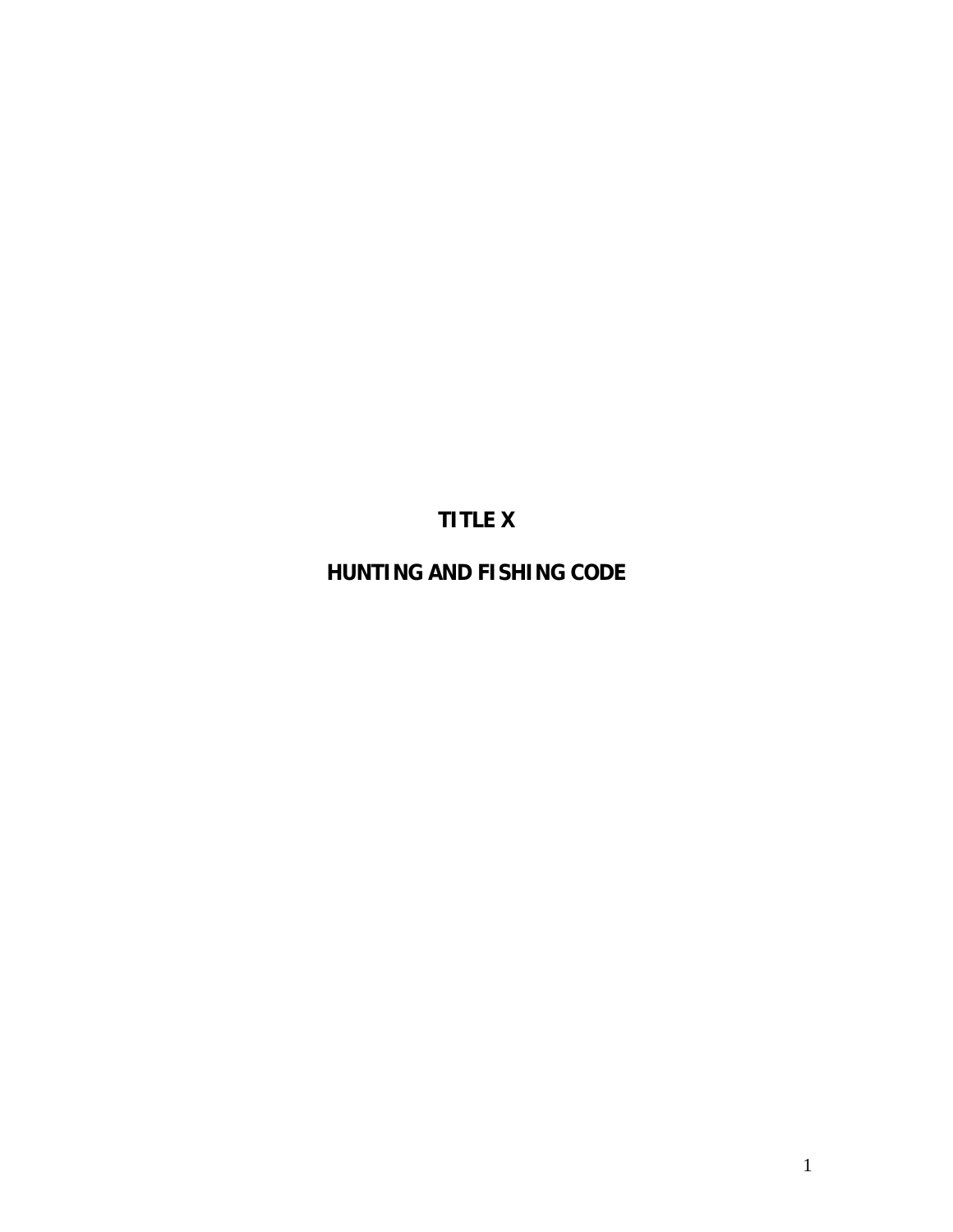|                                                                                                | $$10-1-1$<br>$$10-1-2$                                                     |                                                                           |  |  |
|------------------------------------------------------------------------------------------------|----------------------------------------------------------------------------|---------------------------------------------------------------------------|--|--|
|                                                                                                |                                                                            |                                                                           |  |  |
|                                                                                                | $$10-2-1$<br>$$10-2-2$                                                     |                                                                           |  |  |
|                                                                                                |                                                                            |                                                                           |  |  |
|                                                                                                | $$10-3-1$<br>$$10-3-2$<br>$$10-3-3$                                        |                                                                           |  |  |
|                                                                                                |                                                                            |                                                                           |  |  |
|                                                                                                | $$10-4-1$<br>$$10-4-2$<br>$$10-4-3$<br>$$10-4-4$<br>$$10-4-5$              |                                                                           |  |  |
| PROHIBITED HUNTING, FISHING AND OUTDOOR RECREATIONAL<br><b>CHAPTER 5.</b><br><b>ACTIVITIES</b> |                                                                            |                                                                           |  |  |
|                                                                                                | $$10-5-1$<br>$$10-5-2$<br>$$10-5-3$                                        |                                                                           |  |  |
|                                                                                                |                                                                            |                                                                           |  |  |
|                                                                                                | $$10-6-1$<br>$$10-6-2$<br>$$10-6-3$<br>$$10-6-4$<br>$$10-6-5$<br>$$10-6-6$ | Filing of Civil Action; No Fee; Time Limits; Answer; Long-Arm Statute  17 |  |  |
|                                                                                                | $$10-6-7$                                                                  | Subsequent Civil Proceedings; Enforcement of Judgments; Appeals  18       |  |  |
|                                                                                                |                                                                            |                                                                           |  |  |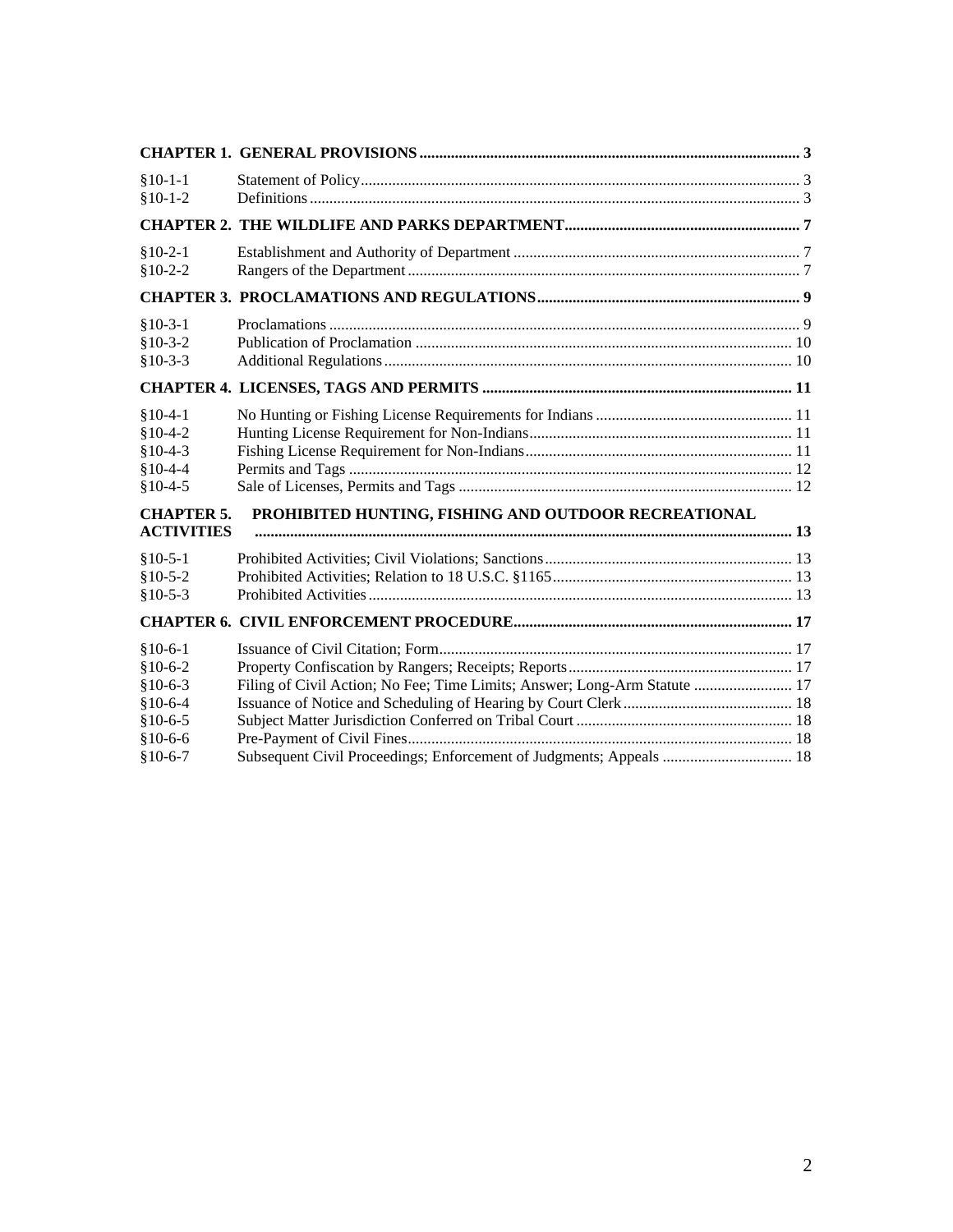# <span id="page-2-0"></span>**CHAPTER 1. GENERAL PROVISIONS**

## **§10‐1‐1 Statement of Policy**

- (1) It is the intent and purpose of this Wildlife and Parks Code to:
	- (a) Provide an orderly system for the control and regulation of hunting and fishing within the exterior boundaries of the Choctaw Indian Reservation;
	- (b) Provide a means to promote the conservation and management of wildlife resources within the exterior boundaries of the Choctaw Indian Reservation; and
	- (c) Provide a means to control and regulate other outdoor and recreational activities within the exterior boundaries of the Choctaw Indian Reservation.
- (2) All matters relating to the conservation, regulation, control and management of the wildlife resources of the Choctaw Indian Reservation are subject to the civil and regulatory power of the Mississippi Band of Choctaw Indians.
- (3) It is recognized that members of the Mississippi Band of Choctaw Indians have a preferred right and interest in and to the wildlife resources of the Choctaw Indian Reservation and that the tribe has a legitimate right to establish differing rules and standards to govern the actions of members and non-members of the Tribe on the subject of wildlife regulation.
- (4) The Tribal Council shall have the authority to adopt annual proclamations or other regulations for the implementation of the policies of the Game and Fish Code and to alter or amend such proclamations and regulations as conditions indicate.
- (5) All wildlife now or hereafter found within the exterior boundaries of the Choctaw Indian Reservation, not held by private ownership lawfully acquired, are hereby declared to be property of the Mississippi Band of Choctaw Indians and no right, title, interest or property therein can be acquired or transferred or possession thereof had or maintained except as expressly provided herein.
- (6) Hunting and fishing activities, and other outdoor and recreational activities affecting the wildlife and environment of the Choctaw Indian Reservation, are closely regulated by the Mississippi Band of Choctaw Indians. Certain activities have been found to be detrimental to the wildlife and environment of the Choctaw Indian Reservation and are prohibited. Civil Procedures for the enforcement of the prohibitions declared in the Tribal Code are also established herein, and these procedures shall be invoked and applied on an equal basis in regard to all reported violations, without regard to the race, Indian status, or tribal membership of any alleged violator.

# **§10‐1‐2 Definitions**

The following words shall have the meanings ascribed herein unless the context clearly requires otherwise:

(1) "Big game animals" means all species of deer;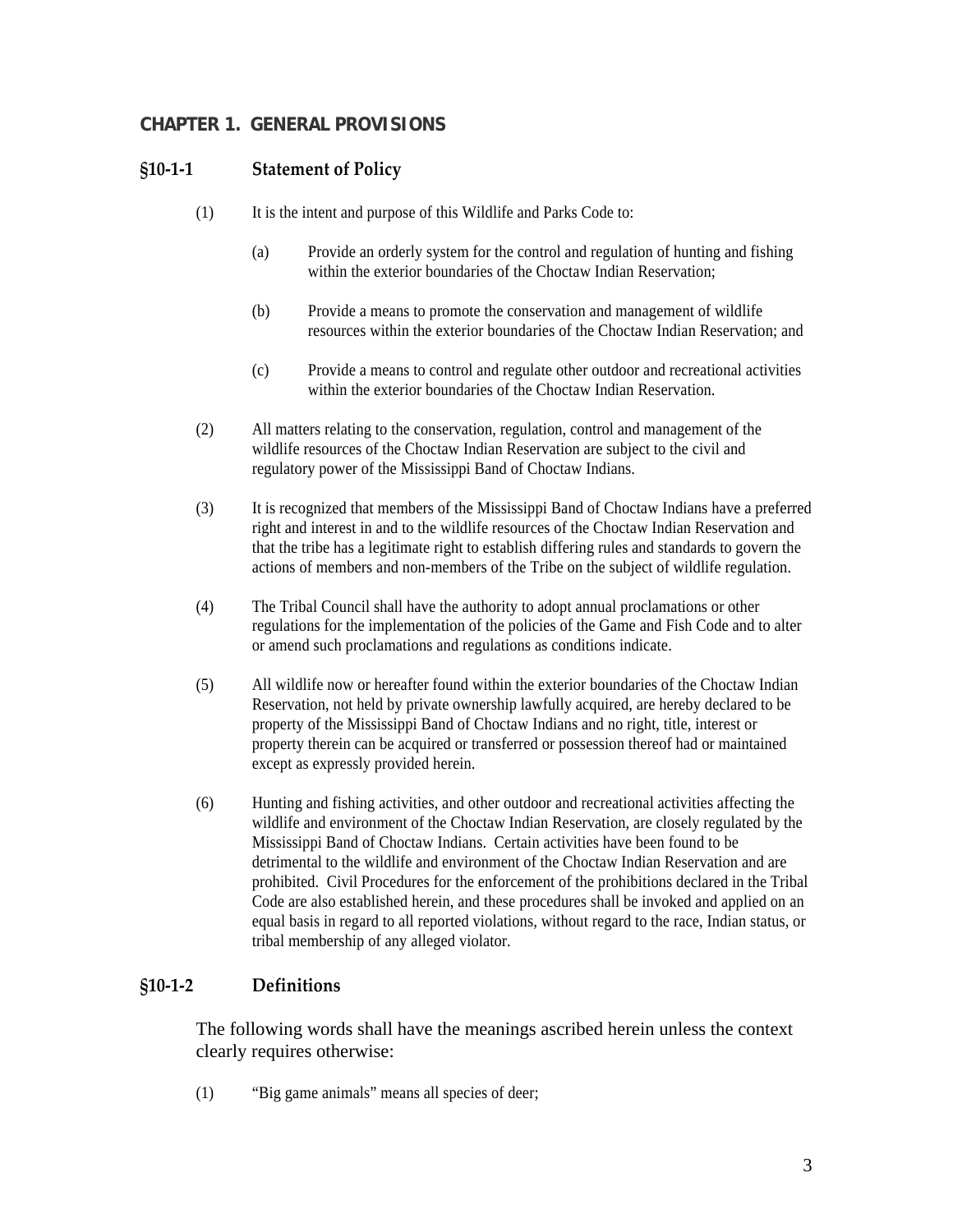- (2) "Small game animals" means all species of rabbits, and squirrels;
- (3) "Fur-bearing animals" means all species of muskrats, otters, skunks, weasels, mink, beavers and raccoons;
- (4) "Predatory animals" means all wild animals not listed in subparts  $(1) (3)$ . Bobcats foxes, and beavers.
- (5) "Endangered species" means any species declared to be a protected species by proclamation of the Choctaw Tribal Council or under federal law. A protected species may not lawfully be killed, hunted, captured or wounded by any private party.
- (6) "Game fish" means all fish of the family contrachidae, including the following: crappies (chinquapin perch, goggle eye, speckled perch), calico bass (red eyed, goggle eyed), breasted bream, long eared sunfish, blue gill (cooper nosed sunfish), black bass (small mouthed black bass), and straw bass (large mouthed black bass, bayou bass, club trout, green trout); family percidae, including jack perch, wall eyed pike and yellow perch (ringed perch); family serranidae, including white bass, yellow bass, tabby cat and blue cat; however the term "tabby cat" as listed in this section shall not apply to any class or classes of catfish which are taken from any navigable stream or lake.
- (7) "Game birds" means geese, brant, river and sea ducks, rails, coots, sora, snipe, woodcock, sandpipers, tattlers, plovers, wild turkey, quail and doves. All other species of wild resident or migratory birds shall be considered non-game birds.
- (8) "Closed season" means the time during which a designated category of birds, animals or fish may not be hunted or taken.
- (9) "Open season" means the time during which a designated category of birds, animals or fish may be hunted or taken pursuant to this statute.
- (10) "Tribe" means the Mississippi Band of Choctaw Indians.
- (11) "Department" means the Wildlife and Parks Department of the Mississippi Band of Choctaw Indians.
- (12) "Director" means the Director, Wildlife and Parks Department.
- (13) "Wildlife" means any form of animal life generally living wild in a state of nature, including all wild mammals, birds, fish, reptiles and amphibians and their nests, eggs and spawn.
- (14) "Code" means this Wildlife and Parks Code of the Mississippi Band of Choctaw Indians.
- (15) "Reservation" means all land encompassed by the definition of the term "Choctaw Indian Reservation" as set out at §1-2-2 of this Title.
- (16) "Fishing" means to take aquatic wildlife by any means.
- (17) "Hunting" means to take any wildlife bird or animal by any means.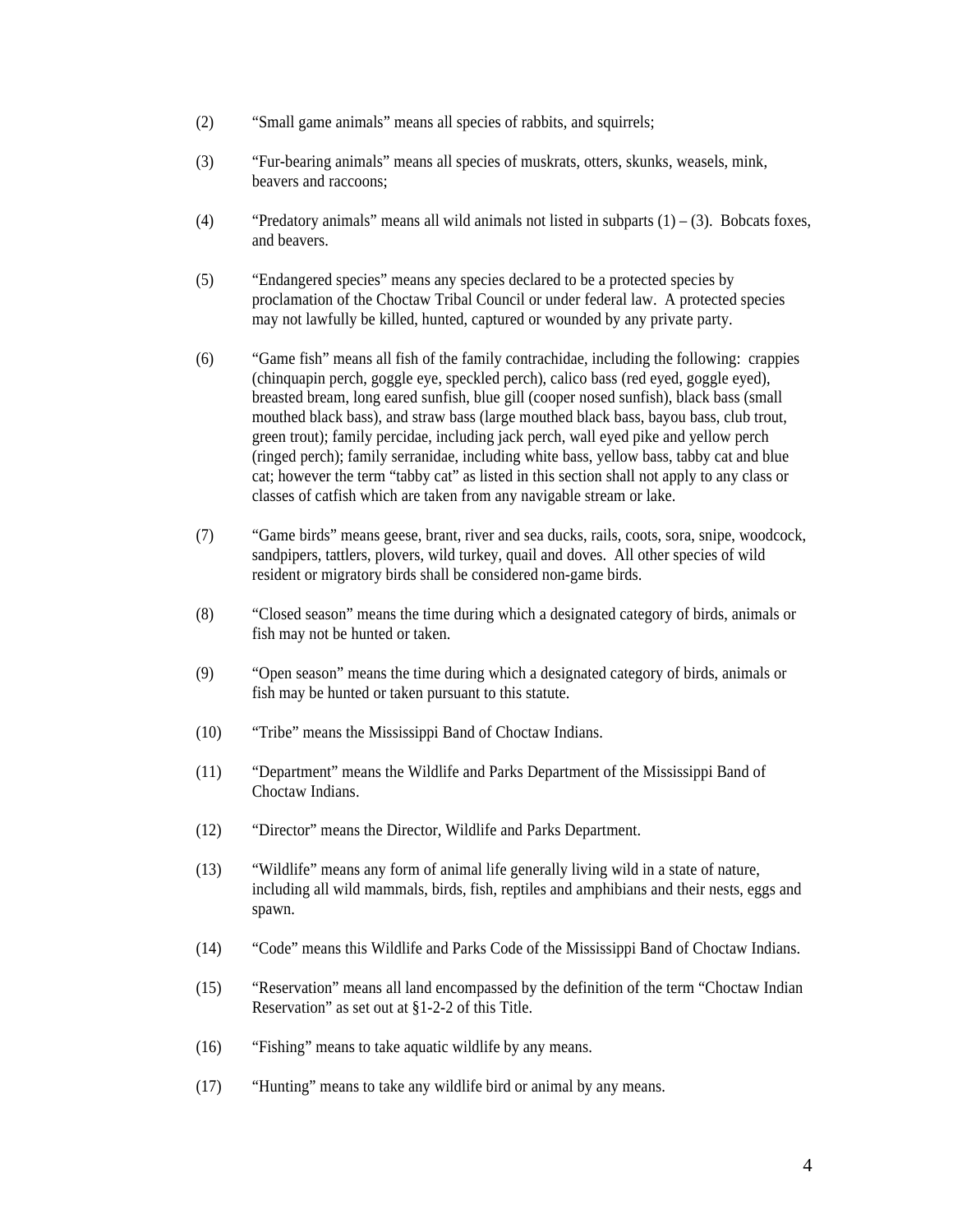- (18) "License" means the primary document granting authority to engage in activities covered by this Title.
- (19) "Certificate of Registration" means a document granting authority to engage in activities not covered by license, permit or tag issued under this Title or any proclamation of the Choctaw Tribal Council.
- (20) "Permit" means a secondary document including stamps, requiring a license as a prerequisite to its issuance, which grants authority to engage in certain specified activities under this title or any proclamation of the Tribal Council.
- (21) "Authorized Enforcement Officer" means any person authorized by the Choctaw Tribal Council to exercise the powers of a Tribal ranger, as conferred by Chapter 2 of this Title.
- (22) "Person" means an individual, individual association, partnership or corporation, or any agent of the foregoing.
- (23) "Tribal Ranger" means any duly authorized officer of the Wildlife and Parks Department, whether temporary or full time, who has been empowered by the Choctaw Tribal Council to enforce the provisions of this Title.
- (24) "Bag limit" means the maximum number of wildlife which may be taken by anyone in one day.
- (25) "Possession limit" means the maximum number of wildlife of a particular species which may be possessed by any one person at any one time.
- (26) "Carcass" means the dead body of any wildlife or any identifiable part of it.
- (27) "Firearms" means pistols, revolvers, rifles, shotguns and any device that is capable of being used as a weapon because it expels a projectile by some means of force.
- (28) "Sell" means to offer or possess for sale, barter, exchange or trade, or the act of selling, bartering, exchanging or trading.
- (29) "Take" means to fish, angle, hunt, pursue, catch, capture, seine, trap, kill or possess wildlife or any attempt to commit any of these acts.
- (30) "Tag" means a card, label or other identification device issued for attachment to the carcass of any wildlife.
- (31) "Recreational vehicle" means any all-terrain vehicle engaged in off-highway recreational use.
- (32) "All-terrain vehicle" means any motorized vehicle designed for or capable of travel over unimproved terrain.
- (33) "Proclamation" includes the rules and regulations of the Tribal Council regulating activities covered by this Title and adopted and published under the provisions of this Title.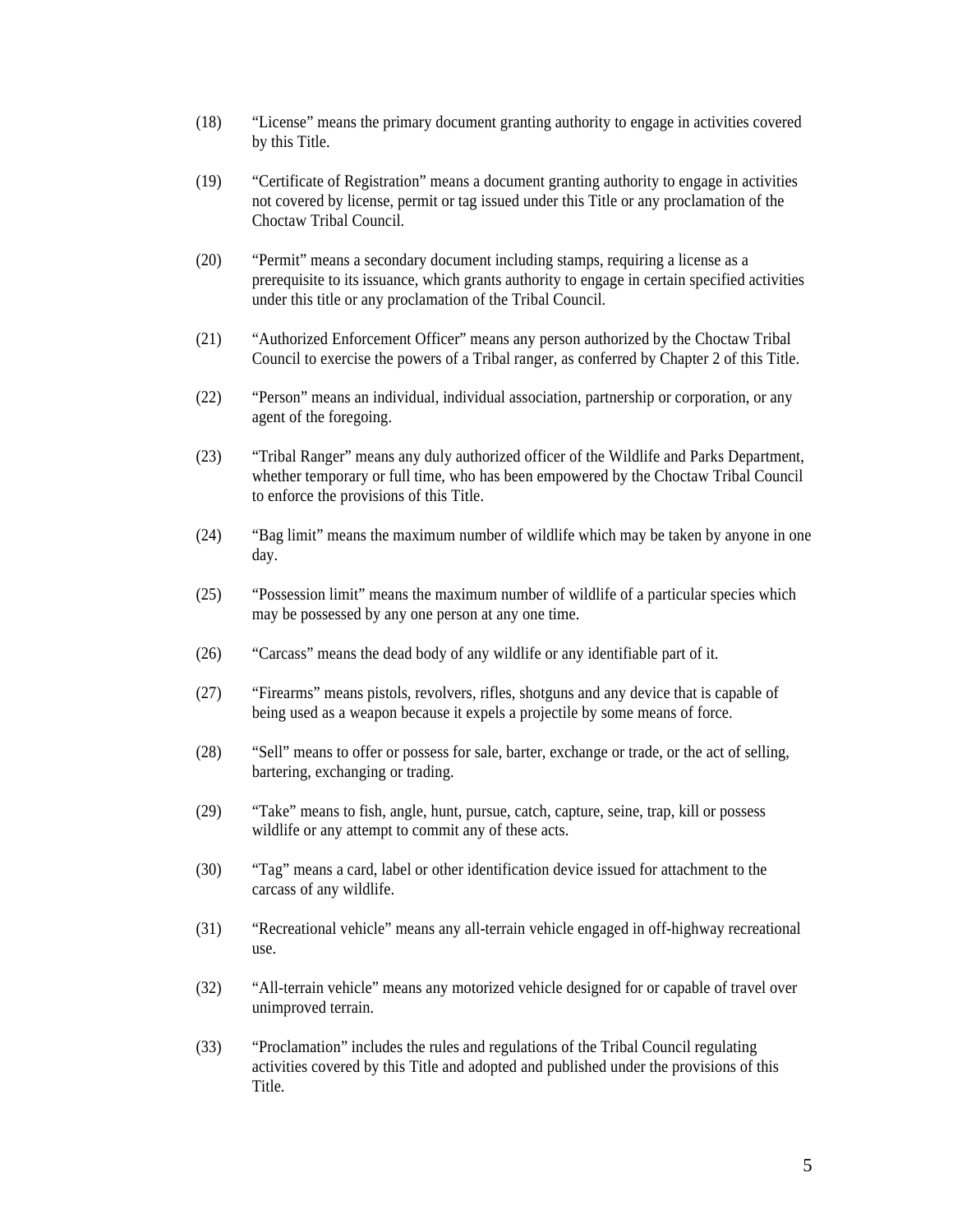(34) "Indian" means any person of Indian descent who is defined as an Indian for purposes of federal criminal jurisdiction under the Major Crimes Act, 18 U.S.C. §1153.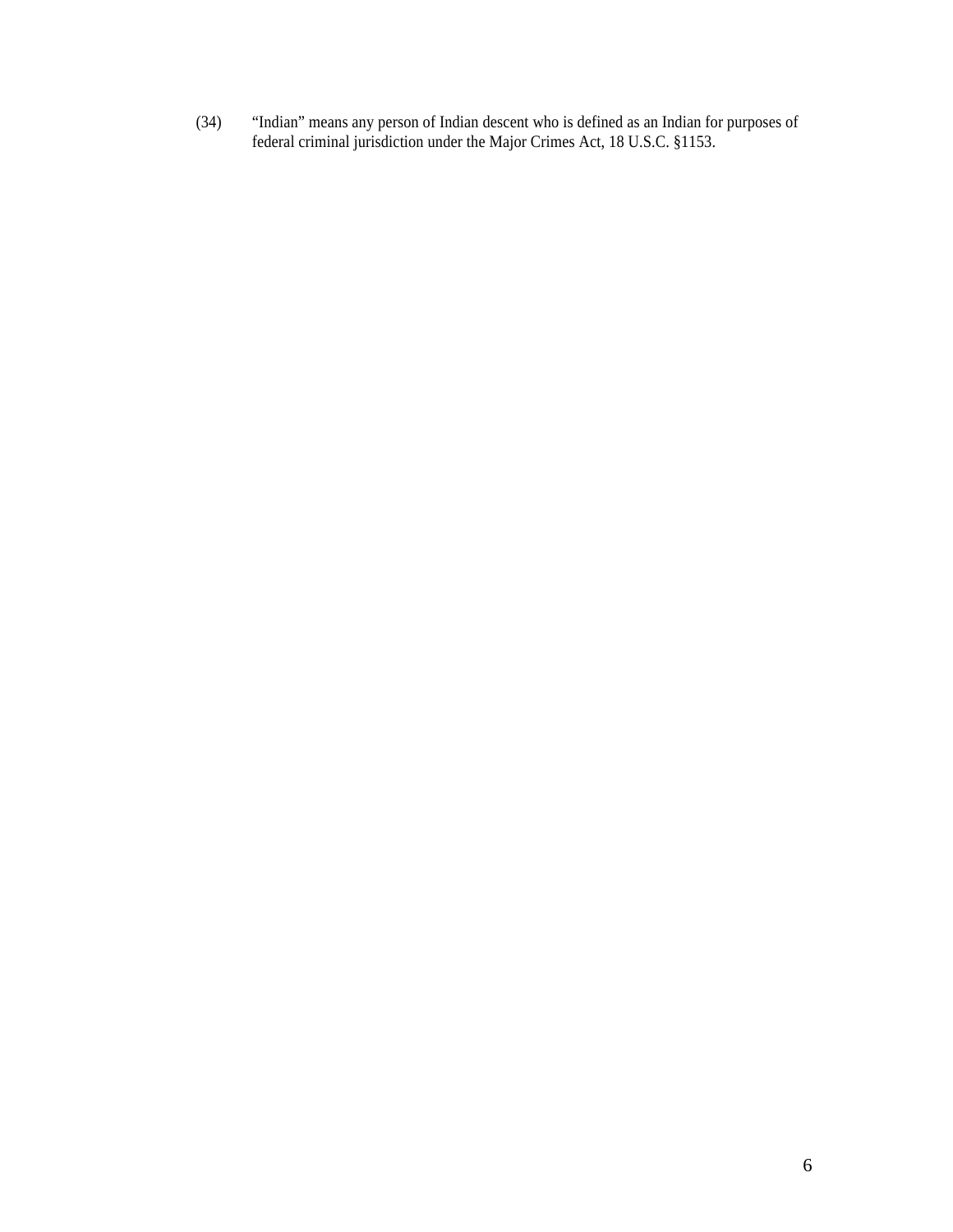## <span id="page-6-0"></span>**CHAPTER 2. THE WILDLIFE AND PARKS DEPARTMENT**

#### **§10‐2‐1 Establishment and Authority of Department**

There is hereby established a Wildlife and Parks Department. The administrative organization and structure of the department shall be established by the Choctaw Tribal Council by separate legislation. The director of the department shall report to the Director of Community Development, unless otherwise provided in the organizational legislation. The department shall have principal administrative and field responsibility for enforcement of the provisions of the Wildlife and Parks Code.

#### **§10‐2‐2 Rangers of the Department**

- (1) Rangers of the department, whether full time or temporary, shall meet the requirements established for Tribal police officers. Department rangers shall meet such requirements as to physical characteristics, competencies, education and training as may from time to time be established by the Tribal Council or the director for each position or category of positions provided.
- (2) The director may, at his discretion, and depending upon the needs of the department require rangers to meet the requirements of the Mississippi Game and Fish Commission or of the United States Fish and Wildlife Service, or both.
- (3) The director may from time to time appoint temporary rangers to aid the department in the conduct of its functions.
- (4) Rangers of the department shall have authority to issue civil citations to persons engaged in activities prohibited by the tribal code where:
	- (a) the ranger personally observes the violation take place; or
	- (b) the ranger has within his knowledge before the citation is issued information constituting reasonable grounds to believe that the person to be cited has engaged in a prohibited activity.
- (5) Rangers of the department shall have authority to confiscate any hunting, fishing or recreational equipment or paraphernalia in the possession, custody or control of the person cited at or about the time of the violation for which the citation is issued, or which was otherwise directly involved in the occurrence of the violation. Exercise of this confiscation authority shall not extend to motor vehicles. Rangers are required to confiscate property as described above in every instance:
	- (a) in which a citation is issued; or
	- (b) in which a violation occurs but no citation is issued because the violator cannot be located, identified or physically issued a citation. In such cases, a citation shall be attached to any confiscated property in accordance with procedures to be established by the director.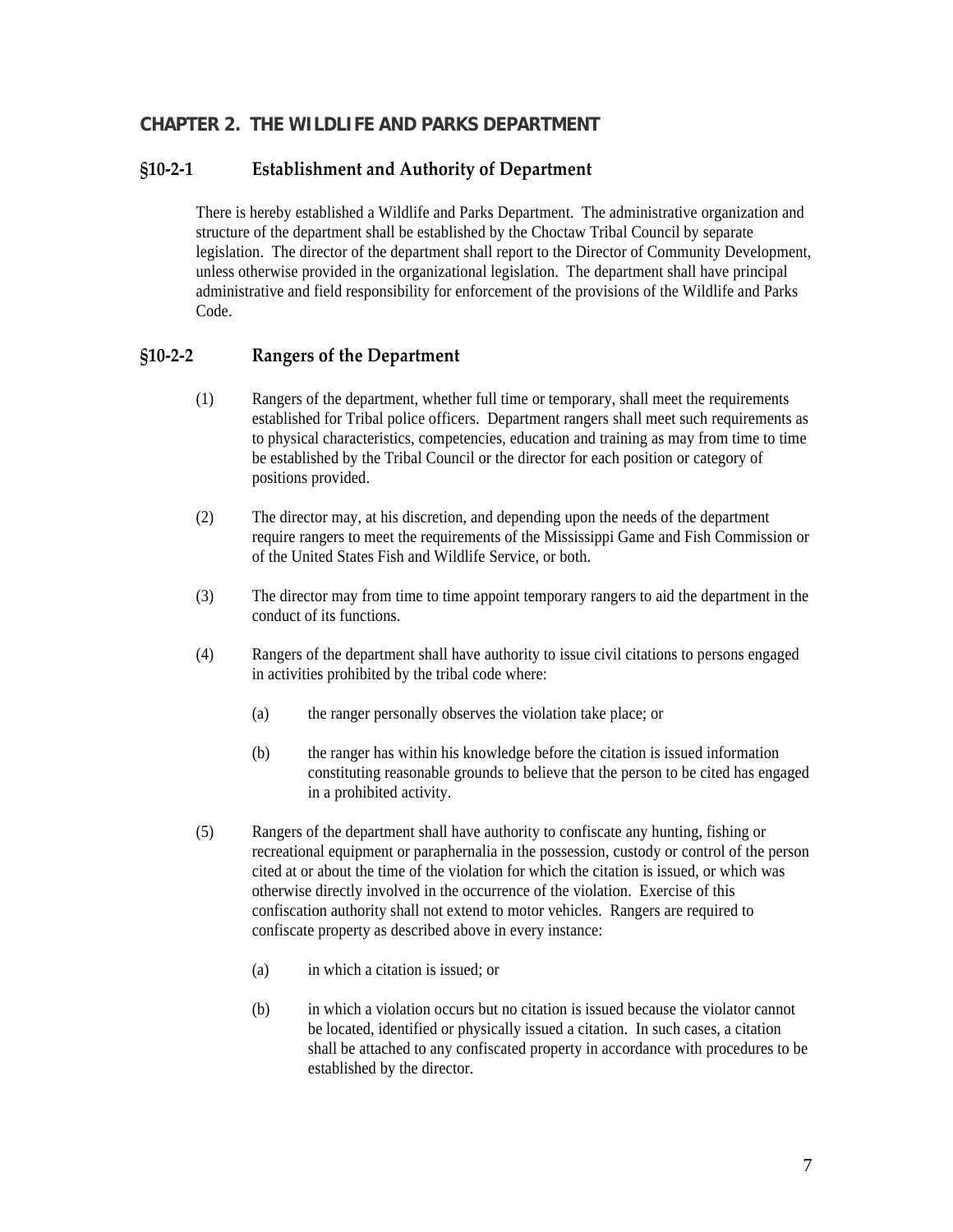- (6) All confiscated property shall be promptly inventoried and retained by the department under lock and key pending adjudication of the matter before the Tribal Court or Court of Indian Offenses or the pre-hearing payment of a civil fine to the department; the payment is to be in accordance with a schedule of civil fines to be established by proclamation of the Tribal Council. The director shall establish a procedure for the inventory, storage, release and disposal of confiscated property.
- (7) Rangers of the department shall not have authority to issue Tribal hunting and fishing licenses, permits or tags in the field to persons found engaged in an activity for which such license, permit or tag is required under this title.
- (8) Rangers of the department shall not have authority to accept the payment of civil fines in the field and/or in lieu of confiscation of property pursuant to subsection six (6) of this section. Civil fines may be paid and accepted and confiscated property released on payment of such fines, and before a judicial hearing on the matter, at any office of the department during the prescribed office hours thereof and pursuant to procedures to be established by the director.
- (9) Rangers of the department shall have such other duties, powers and responsibilities as may from time to time be established by the director.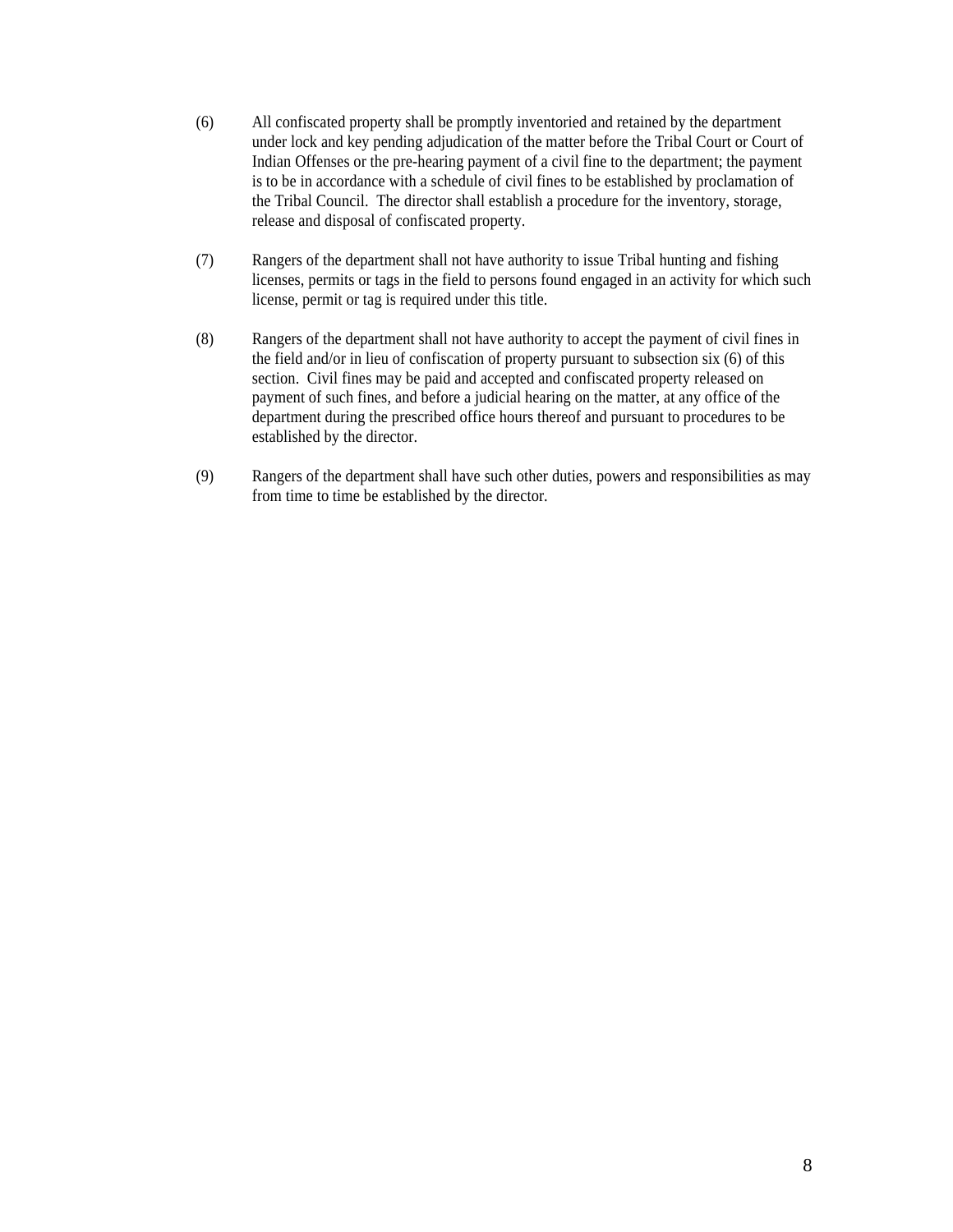## <span id="page-8-0"></span>**CHAPTER 3. PROCLAMATIONS AND REGULATIONS**

#### **§10‐3‐1 Proclamations**

- (1) Annually or at such other periods as the Tribal Council shall direct, the Tribal Council shall adopt a Wildlife Proclamation.
- (2) The director of the Wildlife and Parks department shall propose a proclamation to the Tribal Council which, when adopted by the Tribal Council either with or without amendments, shall have the force of law on the Choctaw Indian Reservation.
- (3) The proclamation shall provide for the following:
	- (a) fix seasons and shorten, extend or close seasons on any species of wildlife in any specific locality or localities, or upon the entire Choctaw Indian Reservation, when it shall find, after investigation, that such action is necessary either to assure maintenance of an adequate supply thereof, to regulate taking, or to effectuate proper wildlife management and control.
	- (b) close or open lakes, streams and refuges, or specified localities or parts thereof, to fishing, angling, trapping or hunting and to regulate and prescribe the means by which any given species may be taken, as in its judgment may be best to perpetuate, restore, increase or control any species of wildlife and assure an adequate supply thereof, and to regulate the transportation and storage of all wildlife or parts thereof within the boundaries of the Choctaw Indian Reservation and the shipment or transportation off the Choctaw Indian Reservation.
	- (c) establish or change bag limits and possession limits.
	- (d) establish and change territorial limits for the taking of all species of wildlife.
	- (e) prescribe the manner and the means of taking or transporting of any species of wildlife including, but not limited, to the prescribing of the type or kind of bait, lures, tackle, equipment, traps, firearms and weapons, tagging of game and fish or parts thereof, or any other means or device for taking such wildlife.
	- (f) designate areas for hunting with bow and arrow or other specified weapons and the seasons thereof.
	- (g) establish refuges or sanctuaries for game, game birds, fish or fur-bearing animals. When private property is to be included as a refuge, written consent of the owner must first be obtained. All boundary lines of such refuges or sanctuaries shall be posted at the usual place of entrance or exit with signs bearing the title of the department and stating the nature of the refuge or sanctuary created, when create, and by what authority.
	- (h) establish methods for checking hunters, fishermen or trappers into and out of designated areas, prescribe safety and fire control measures and other regulations as may be deemed necessary in the interest of range, game fish or fur-bearing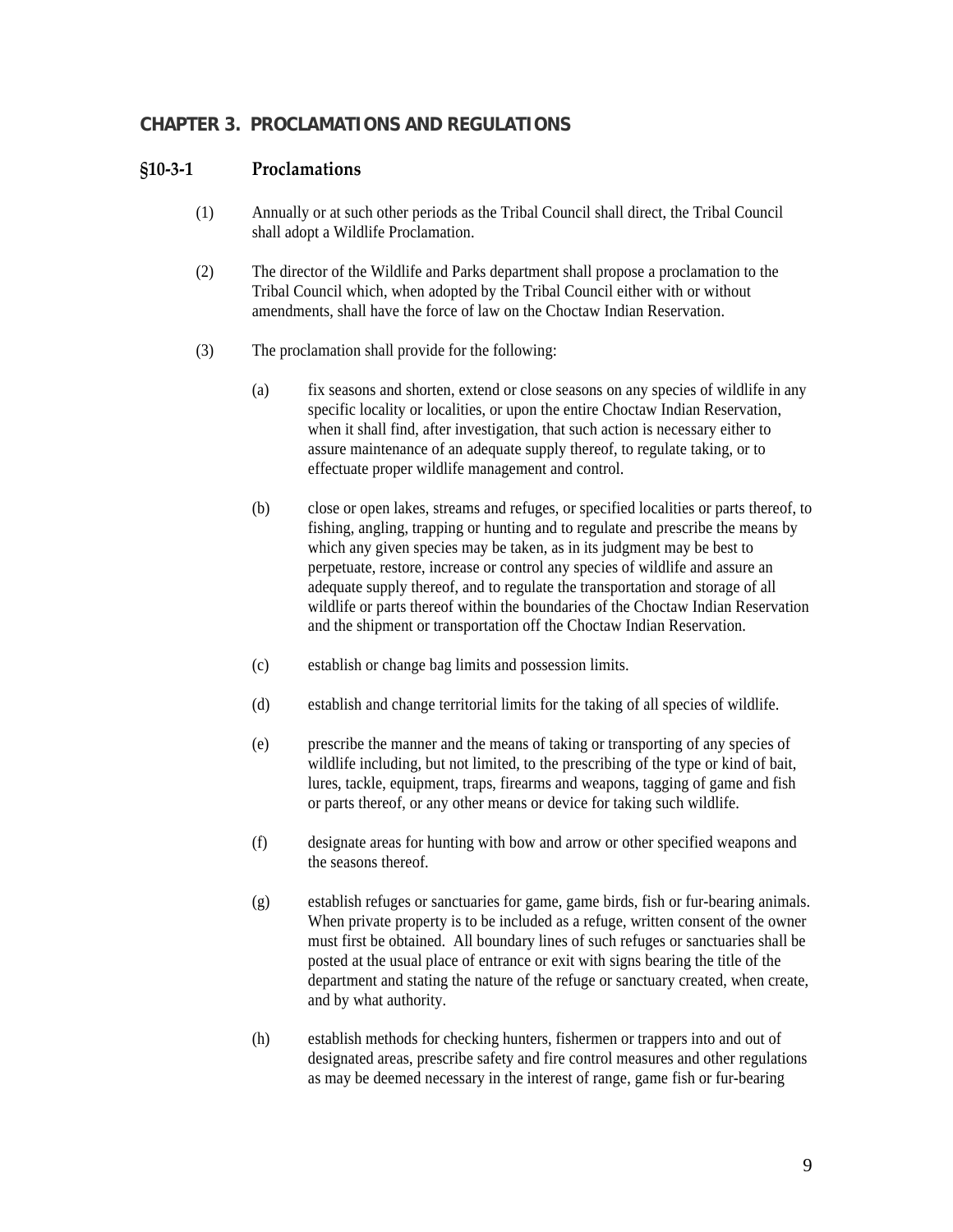animal management and the safety and welfare of hunters, trappers, fishermen, landowners and the Tribe.

- <span id="page-9-0"></span>(i) Establish fees for licenses, permits, tags and special hunting seasons.
- (j) Establish rules and regulations governing the operation of boats upon waters located within the exterior boundaries of the Choctaw Indian Reservation. Said rules and regulations shall be in conformity with the established rules and regulations of the United State Coast Guard, where applicable.
- (k) Establish rules and regulations governing the operation of all-terrain and recreational vehicles on tribal lands.

#### **§10‐3‐2 Publication of Proclamation**

The proclamation adopted by the Tribal Council shall, before its effective date, be published at least once in a newspaper of general circulation on the Choctaw Indian Reservation and shall be posted in at least three (3) public places on the Choctaw Indian Reservation.

#### **§10‐3‐3 Additional Regulations**

The Tribal Council may adopt additional regulations of either temporary or permanent application governing the dates, places, means, or manner of taking wildlife or any limitations thereon and such regulations shall, when published in the manner provided for proclamations, have the force of law on the Choctaw Indian Reservation.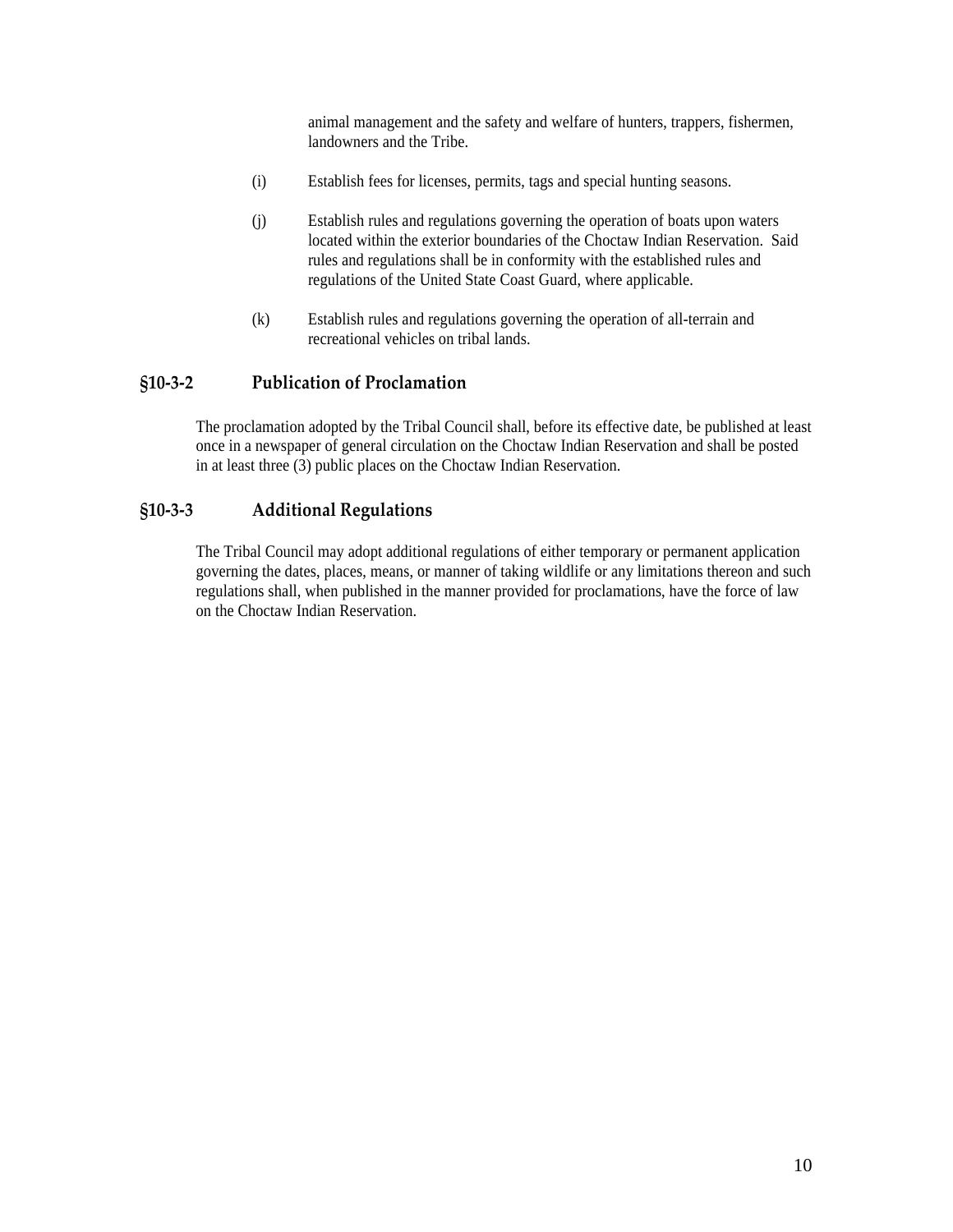# <span id="page-10-0"></span>**CHAPTER 4. LICENSES, TAGS AND PERMITS**

#### **§10‐4‐1 No Hunting or Fishing License Requirements for Indians**

- (1) Indians, whether members of this Tribe or not, may take any kind of wildlife protected by the Tribal Code and located within the exterior boundaries of the Choctaw Reservation for the Choctaw community or family consumption purposes, but not for commercial purposes, without obtaining any Tribal or state license or permit to so do, provided that:
	- (a) Indians who take wildlife under this title are required to comply with any Tribal regulation or proclamation governing the times, dates, places, limits, manner or types of hunting or fishing;
	- (b) Indians who take wildlife under this title are required to comply with any applicable federal wildlife laws in so doing, and further provided that;
	- (c) Bartering or trading a limited amount of wildlife taken pursuant to this provision and traded to obtain consumer goods for community or family consumption does not constitute the taking of wildlife for commercial purposes within the meaning of this title.

#### **§10‐4‐2 Hunting License Requirement for Non‐Indians**

- (1) All non-Indians must obtain a Tribal hunting license before hunting any wildlife within the exterior boundaries of the Choctaw Indian Reservation. A valid Mississippi State hunting license is also required and must be presented to the authorized issuer of Tribal hunting licenses before a Tribal hunting license may be issued. The issuer of the Tribal hunting license must record the number of the applicant's Mississippi hunting license in the book recording the issuance of Tribal hunting licenses at the place indicated in said record book.
- (2) Both the Tribal and state hunting license must be in the possession of the licensed hunter at all times while hunting or taking any wildlife located within the exterior boundaries of the Choctaw Indian Reservation.

# **§10‐4‐3 Fishing License Requirement for Non‐Indians**

- (1) All non-Indians must obtain a Tribal fishing license before fishing within the exterior boundaries of the Choctaw Indian Reservation. A valid Mississippi State fishing license is also required and must be presented to the authorized issuer of Tribal fishing licenses before a Tribal fishing license may be issued. The issuer of the Tribal fishing license must record the number of the applicant's Mississippi fishing license in the book recording the issuance of Tribal fishing licenses at the place indicated in said record book.
- (2) Both the Tribal and state fishing licenses must be in the possession of the licensed fisherman at all times while fishing or taking any aquatic wildlife located within the exterior boundaries of the Choctaw Indian Reservation.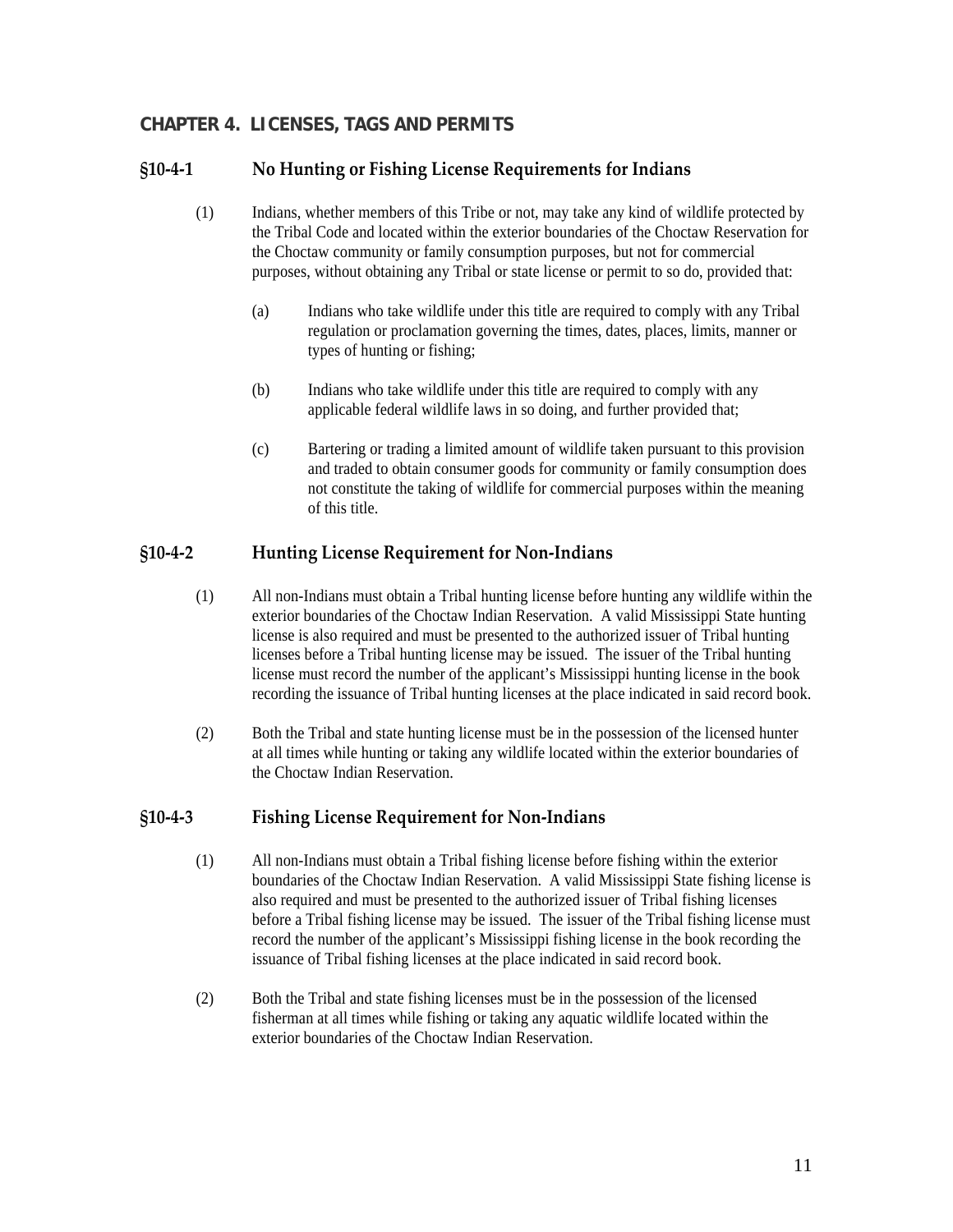## <span id="page-11-0"></span>**§10‐4‐4 Permits and Tags**

- (1) The Tribal Council may, by proclamation, establish special permit requirements for the taking of certain species of wildlife in designated areas and/or at designated times, and no wildlife of the designated type may be taken under the specified circumstances except by persons possessing a valid permit there from. All persons, whether Indian or non-Indian, must comply with permit requirements unless otherwise provided in the permit proclamation.
- (2) The Tribal Council may, by proclamation, establish tagging requirements for specified types of game and no game of the specified types may be taken except by complying with the tagging requirements. All persons, whether Indian or non-Indian, must comply with tagging requirements, unless otherwise provided for in the tagging proclamation.
- (3) It shall be a condition precedent to the obtaining of any special permit or tags:
	- (a) that the individual receiving such possess a valid Tribal hunting or fishing license appropriate to the activity involved, or
	- (b) that the individual seeking such permit or tag be exempt from said license requirement pursuant to §10-4-1 of this title..

#### **§10‐4‐5 Sale of Licenses, Permits and Tags**

- (1) The Tribal Council shall, by appropriate legislation, direct the manner by which licenses, permits and tags are sold.
- (2) The Parks and Wildlife Department shall administer the sale of licenses, permits and tags and may appoint license agents authorized to sell licenses, permits and tags and shall establish a procedure for the same, consistent with the Tribal Council legislature on the subject.
- (3) No person under four-teen (14) shall be allowed to purchase a hunting license, permit or tag without first having completed an approved hunter safety training program.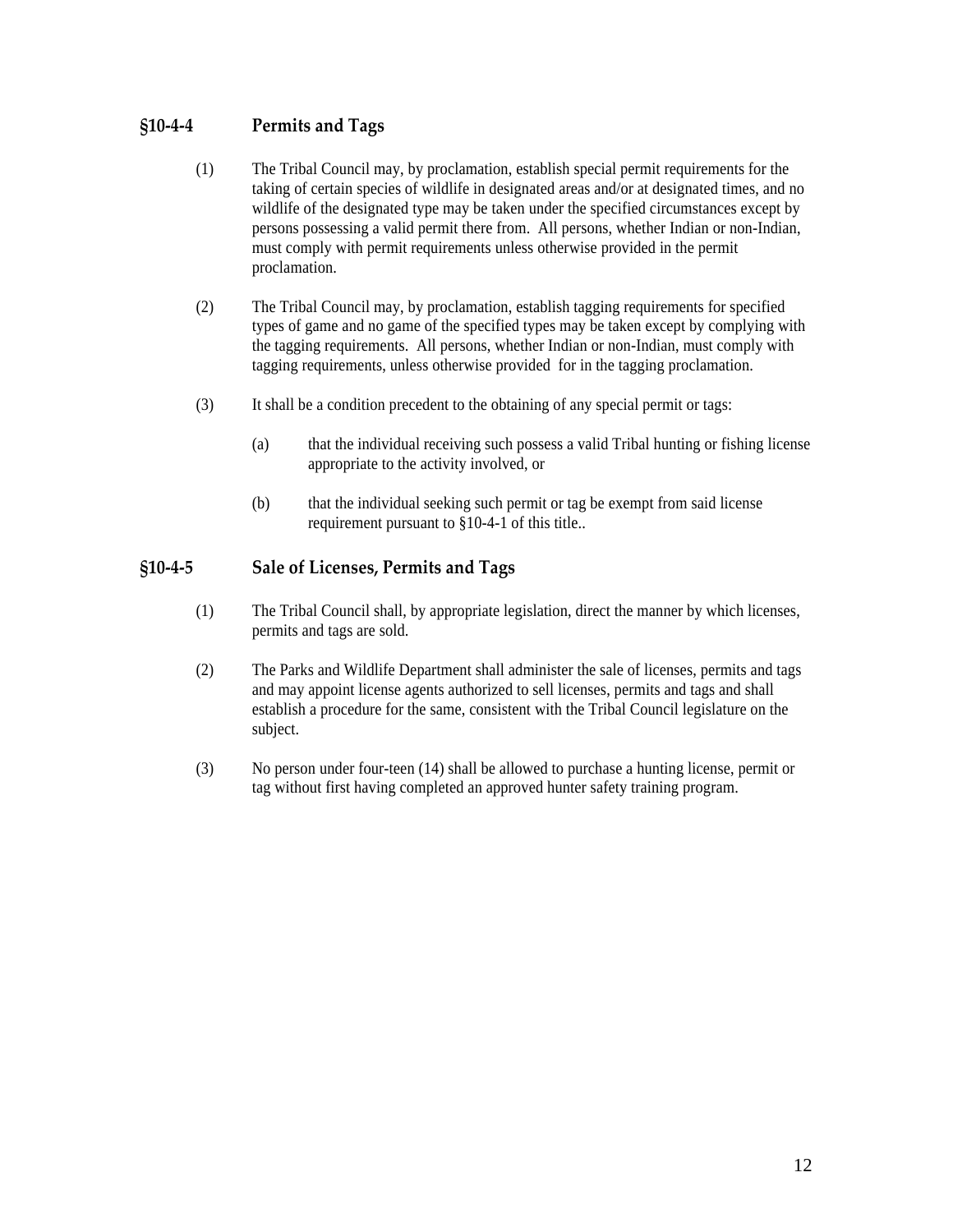# <span id="page-12-0"></span>**CHAPTER 5. PROHIBITED HUNTING, FISHING AND OUTDOOR RECREATIONAL ACTIVITIES**

# **§10‐5‐1 Prohibited Activities; Civil Violations; Sanctions**

Certain hunting, fishing and outdoor recreational activities have been found to be detrimental to the wildlife and environment of the Choctaw Reservation and are prohibited. Engaging in an activity prohibited by this chapter constitutes a violation of this Code and renders the violator subject to the civil sanctions and procedures established in Chapter 6 of this title.

# **§10‐5‐2 Prohibited Activities; Relation to 18 U.S.C. §1165**

The Choctaw Tribal Council does hereby declare and give notice that engaging in a hunting, fishing or trapping activity prohibited by §10-5-3 of this Chapter shall also constitute the act of "going upon" the Choctaw Indian Reservation "without the lawful authority or permission for the purpose of hunting, trapping or fishing thereon, or for the removal of game, peltries or fish therefrom," all within the meaning of 18 U.S.C. §1165.

# **§10‐5‐3 Prohibited Activities**

The following activities are declared unlawful, thereby subjecting violators to a civil fine or assessment there from, and are prohibited within the exterior boundaries of the Choctaw Indian Reservation.

- (1) Spotlighting: It is unlawful for any person or group of persons to throw or cast rays of light from a spotlight or other artificial light into any open field or forest wherein game animals may be or may reasonably be expected to be, while having in their possession or under their control or in the possession of another nearby, a firearm or other implement whereby any game animal could be killed with the aid of such artificial light; provided the game is raccoon, bobcat, opossum or trot lining; however, all officers of the Choctaw Game and Fish Department, while in lawful performance of their duties, shall be exempted from this rule.
- (2) Killing or Possessing a Fawn or Doe: It is a violation of this Chapter for any person or persons to knowingly kill have in his or their possession a fawn or doe deer, or carcass thereof, at any time, unless so authorized by the Choctaw Game and Fish Department.
- (3) Shooting Upon a Lake or Pond: It is a violation of this section for any person to shoot upon or over any lake or pond on the Choctaw Indian Reservation using any firearm other than a shotgun.
- (4) Legal Guns and Bows: It is unlawful to hunt the following with other than the specified weapon:
	- (a) Big Game:
		- (i) Shotgun of 28, 410, 16, 12, 30 gauge or larger firing a single slug;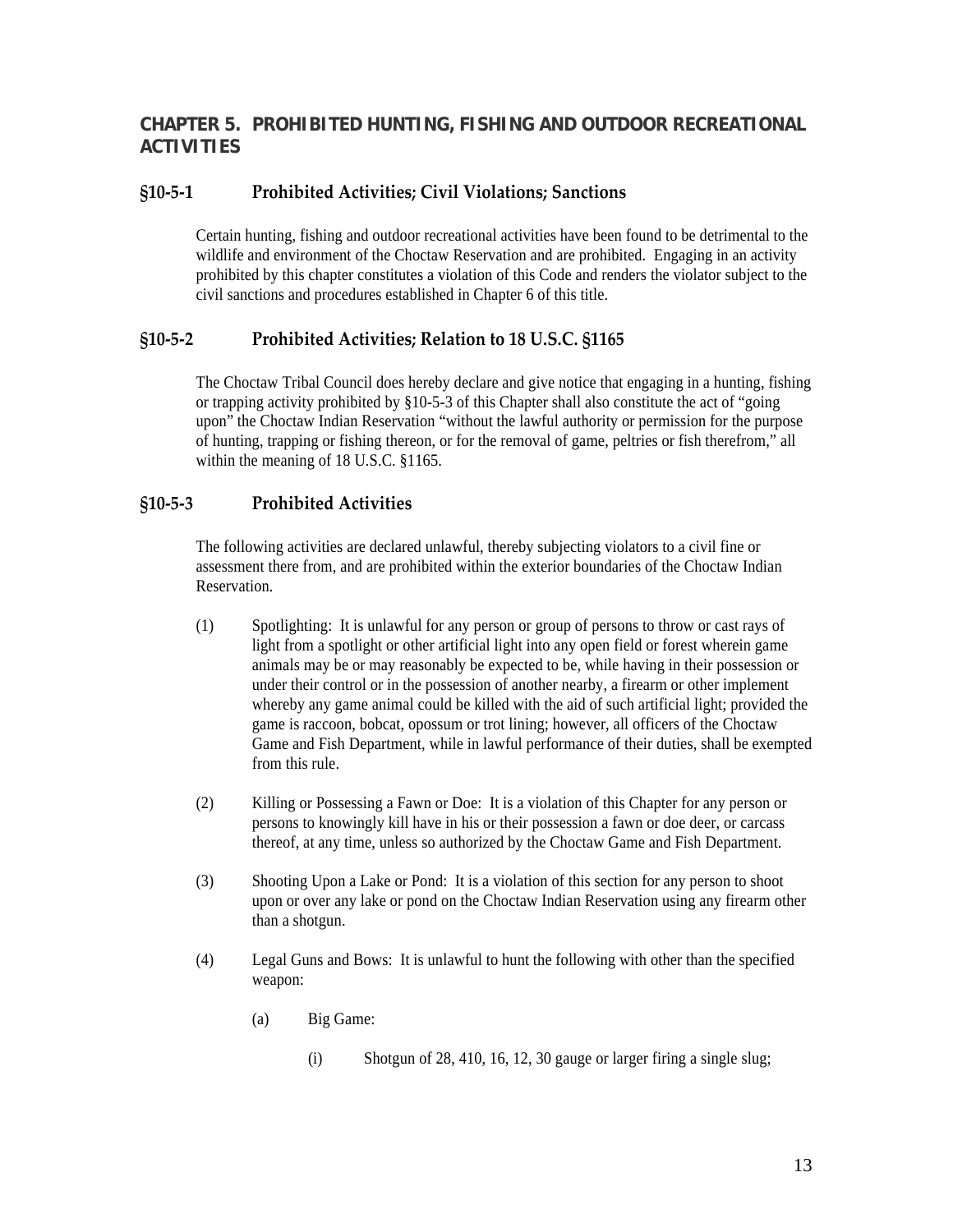- (ii) Any bow of less than 40 pounds draw with which an arrow can be cast less than 130 yards. Arrows must have broadhead points with sharpened steel cutting edges. Crossbows are illegal;
- (iii) Muzzle loading rifles of at least 40 caliber;
- (iv) 357 magnum and 44 magnum handguns, using magnum ammunition with soft-nosed or hollow-pointed bullets;
- (v) Center-fire rifles or center-fire handguns chambered for a center-fired rifle cartridge. No fully automatic firearm may be used and all bullets must be soft-nosed or hollow-pointed; or
- (vi) 22 caliber rifles, only upon open range acres designated by the Parks and Wildlife Department.
- (b) Turkey: 22 caliber rifles, shotguns and bows are legal for big game as well as all shotguns fired from the shoulder; or
- (c) Waterfowl: All shotguns fired from the shoulder. Steel shot must be used in all shotguns.
- (5) Carrying or Handling Firearms While Under the Influence of Alcohol: It is unlawful for any person to carry or use any firearm on the Choctaw Indian Reservation while under the influence of alcohol.
- (6) Shooting from Road: It is a violation of this title for any person to shoot any type of firearm from or across any graded or maintained public road on the Choctaw Indian Reservation. A road is, for purposes of this section, that area between six (6) feet on each side of the pavement or the regular beaten path.
- (7) Using a Vehicle to Take Game: It is unlawful for any person to harass or drive game animals or game birds by means of a motorized vehicle or to shoot from such vehicle at game animals or game birds.
- (8) Damaging Property by Gunfire: It is a violation of this section for any person to knowingly damage by means of gunfire any overhead wires, conductors, or poles supporting such wires or conductors or any other property of either , the federal government or any individual.
- (9) Exceeding the Bag Limits and Possession: It is a violation of this section for any person to shoot or otherwise take or possess more than the allowed number of any game animal, any game bird or species of fish. Bag and possession limits will be established in accordance with Chapter 3 of this Title. All wildlife possessed in excess of these limits shall be seized and forfeited to the Choctaw Tribe.
- (10) Careless Use of a Firearm: It is a violation of this section for any person to carry, handle or use any firearm in such a manner as to carelessly endanger the life, limb or property of another.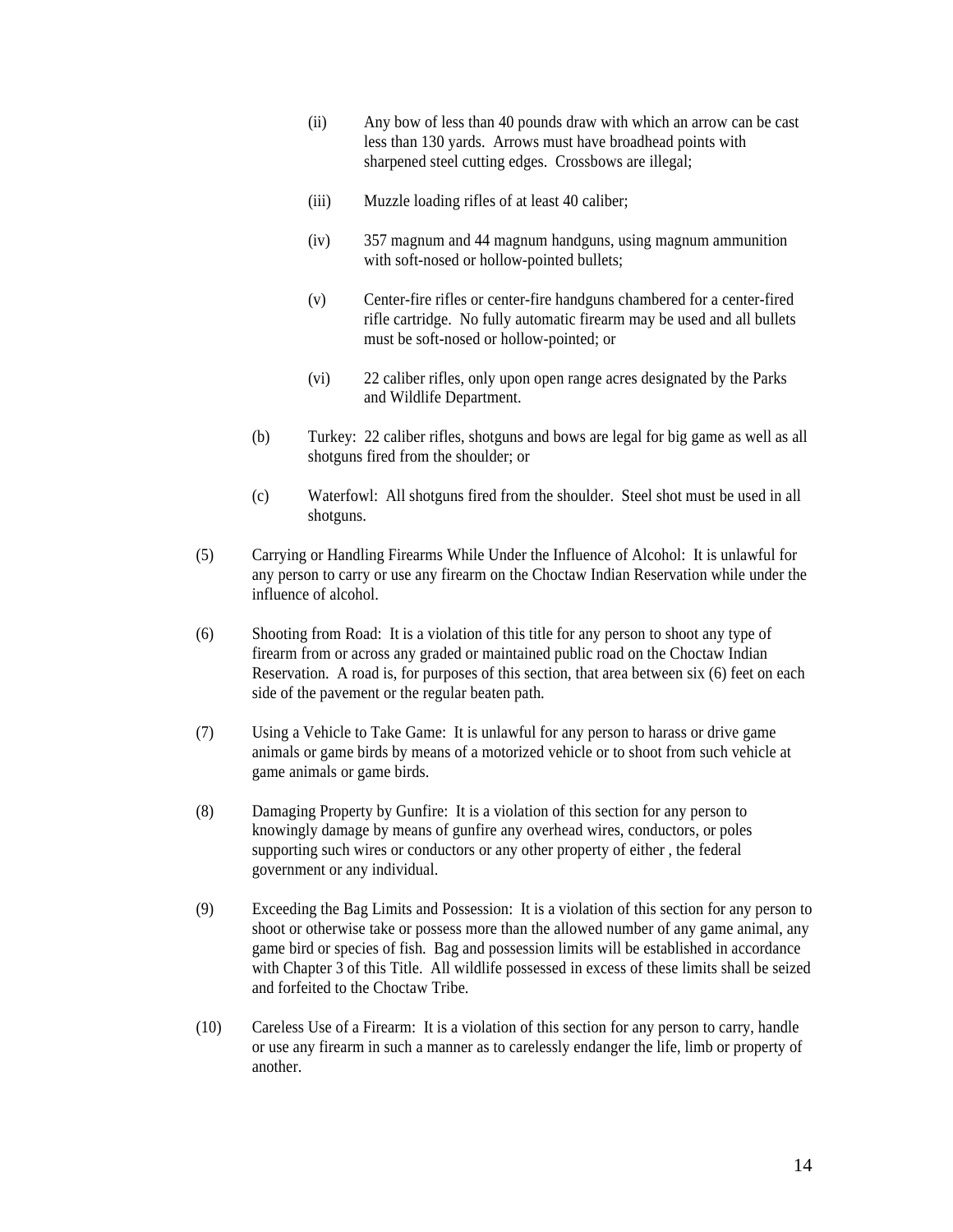- (11) Hunting or Possessing Game Out of Season: It is a violation of this section for any person, except as authorized by the Wildlife and Parks Department, to hunt, kill, wound or otherwise take, capture or have in his possession any game animal, or any game bird as herein defined, when the season has not been declared open.
- (12) Hunting or Fishing Without Required Licenses, Permits or Tags: It is a violation of this section to hunt or fish without having first obtained all appropriate licenses, permits and tags and/or to hunt or fish without having such licenses, permits or tags on one's person.
- (13) Hunting during Daylight Hours Only: It is a violation of this section to take, pursue, wound or kill game animals or game birds as herein defined on the Choctaw Indian Reservation during times other than during daylight hours unless otherwise provided by the Choctaw Wildlife and Parks Department. Daylight hours shall be from one-half hour before sunrise until sunset.
- (14) Hunting on Wildlife Refuges: It is a violation of this section for any person to knowingly or willfully hunt or otherwise take any game birds or game animals on any posted wildlife refuge or sanctuary within the boundaries of the Choctaw Indian Reservation, unless otherwise authorized by the Choctaw Wildlife and Parks Department.
- (15) Killing or Taking Protected Species: It is a violation of this section for any person to hunt or otherwise take any bullfrog or other protected species, unless otherwise authorized by the Choctaw Wildlife and Parks Department.
- (16) Shooting Fish: It is a violation of this section for any person to shoot or attempt to shoot with any type of firearm, any fish in the waters of the Choctaw Indian Reservation.
- (17) Fishing Out of Season: Unless otherwise provided by regulation of the Tribal Council, the fishing season will be open the entire year. If limited, fishing out of season will be an offense under this section.
- (18) Use of Nets or Traps: It is a violation of this section for any person except those specifically authorized by the Tribal Council to set or use any trap, net or other such device to take any fish in waters on the Choctaw Indian Reservation. Unauthorized use of any trap, net or other such device shall, in addition to any civil fine provided, subject such nets, traps or other devices to seizure and confiscation by the Choctaw Wildlife and Parks Department.
- (19) Planting of Fish: It is a violation of this section for anyone to plant, place or attempt to plant or place any type of fish in any body of water on the Choctaw Indian Reservation without the authorization of the Choctaw Wildlife and Parks Department.
- (20) Littering: It is a violation of this section for any person to deposit garbage, refuse, ashes, junk, glass, bottles, cans or any other form of litter or debris anywhere on the Choctaw Indian Reservation, except in containers or dumping grounds which are provided and designated for such use.
- (21) Disobeying a Tribal Ranger: It is a violation of this section for any person to fail to obey a lawful order given by an authorized officer of the Choctaw Wildlife and Parks Department, while such officer is in the course of performing his duties.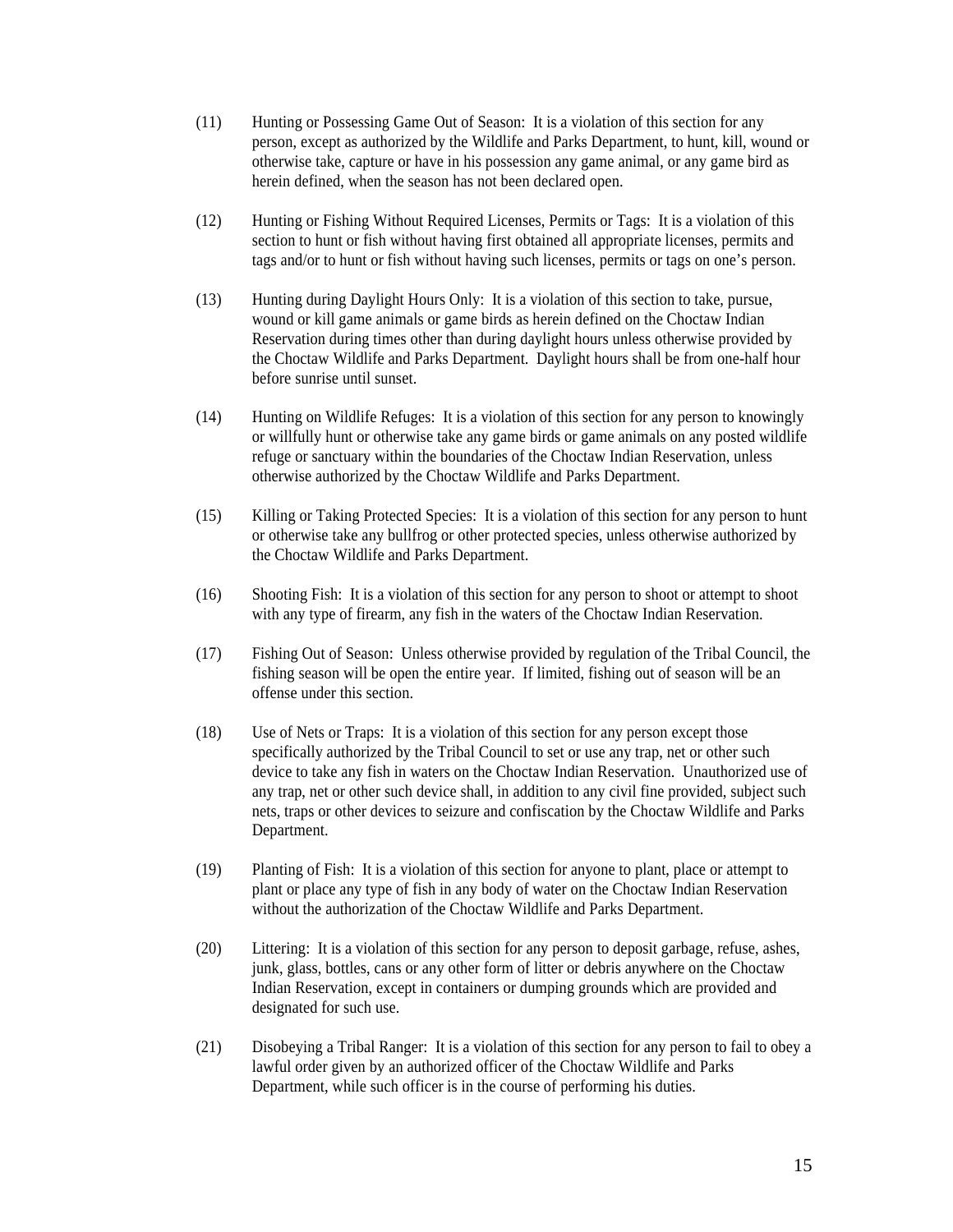- (22) Loss of License or Permit: It is a violation of this section for any person, other than the issued party, to use a lost license, permit or tag or one which is otherwise issued to another party.
- (23) Making a False Statement: It is a violation of this section for any person to knowingly swear or affirm to any false statement while applying for any type of hunting or fishing permit, license or tag.
- (24) Allowing Fires to Spread: Any person who makes a campfire or other fire and negligently allows it to spread and do damage to any property shall be in violation of this section.
- (25) Importing Wild Animals, Birds or Fish: It is a violation of this section for any person to import any species of live animal, bird or fish onto the Choctaw Indian Reservation, except recognized domesticated animals or birds, without first obtaining permission from the Choctaw Wildlife and Parks Department.
- (26) Impersonating a Ranger: It shall be unlawful for any unauthorized person to falsely represent himself to be a ranger of the Choctaw Wildlife and Parks Department.
- (27) Setting Traps Without a Permit: It shall be a violation of this section for any person to set a trap or traps to capture, kill or attempt to capture or kill any animal on the Choctaw Indian Reservation without first procuring a trapping permit from the Choctaw Wildlife and Parks Department.
- (28) Miscellaneous: It shall be a violation of this section for any person to commit any act declared to be unlawful by a proclamation or regulation of the Tribal Council or to knowingly violate the provisions of such proclamations or regulations that is the subject of this Title.
- (29) It shall be a violation of this section for any person to own, keep, harbor or possess a dangerous dog breed as defined in §3-6-18 of the Choctaw Criminal Code on the Choctaw Indian Reservation<sup>[1](#page-15-0)</sup>

 $\overline{a}$ 

<span id="page-15-0"></span><sup>&</sup>lt;sup>1</sup> Effective January 1, 2009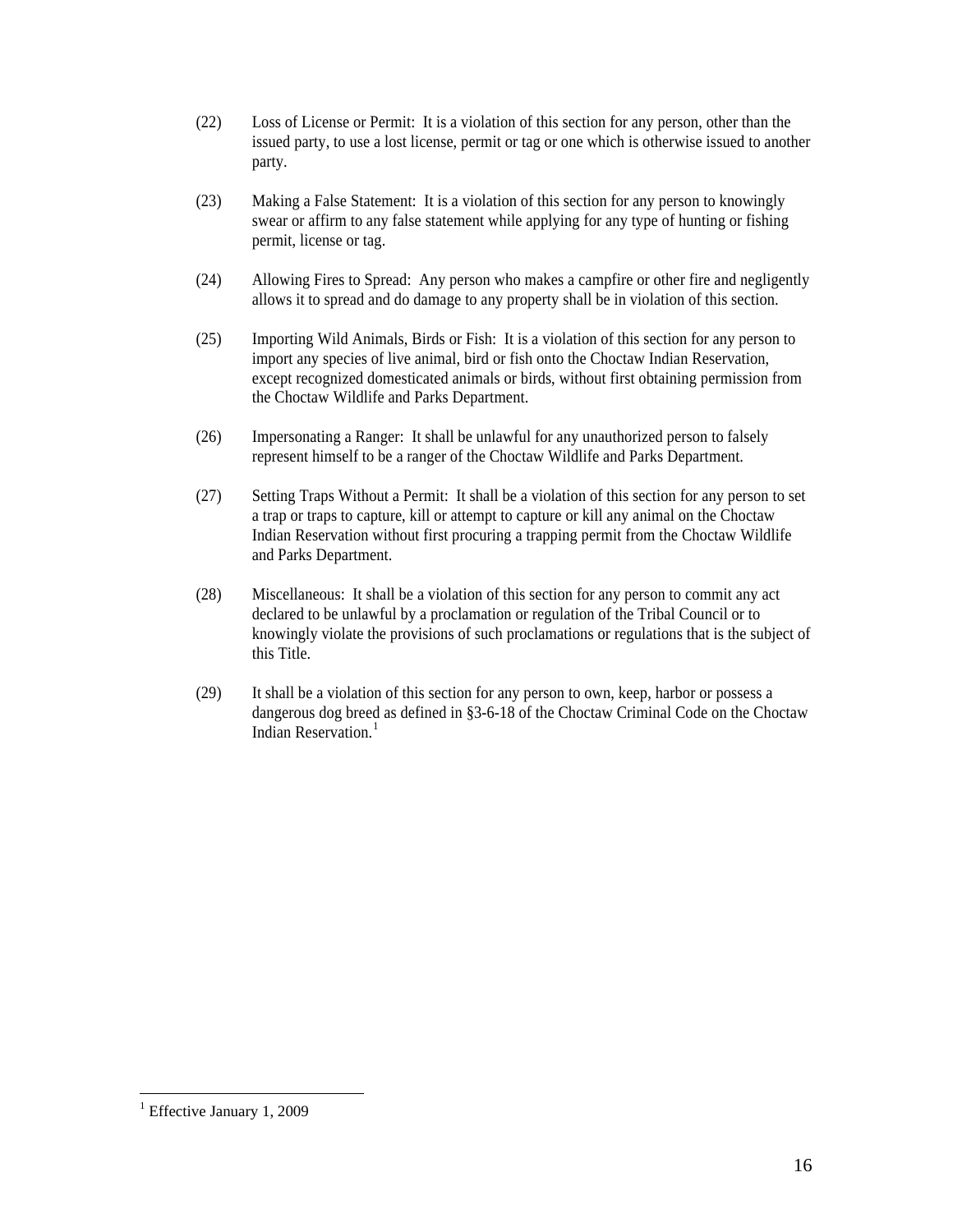# <span id="page-16-0"></span>**CHAPTER 6. CIVIL ENFORCEMENT PROCEDURE**

#### **§10‐6‐1 Issuance of Civil Citation; Form**

- (1) Authorized enforcement officers, as defined in §10-1-2(21) of this Code shall issue civil citations to persons engaging in activities prohibited under Chapter 5 of this Tribal Code (hereinafter "violators") consistent with the standards and limitations set out in Chapter 2.
- (2) The director shall prescribe the form of the civil citation to be issued to violators, provided that said citation shall contain at a minimum places for entry of the following information:
	- (a) the name and mailing address of the violator;
	- (b) the date and place of the alleged violation;
	- (c) the violation alleged to have taken place; and
	- (d) the time and date upon which the court schedule is contemplated.
- (3) A report, on a form and under a procedure to be prescribed by the director, shall be filed with the department for each citation issued.

#### **§10‐6‐2 Property Confiscation by Rangers; Receipts; Reports**

- (1) The authorized enforcement officer shall confiscate certain property of violators, consistent with the standards and limitations set out in §10-2-2(6) and shall transport all such confiscated property to the nearest inventory and storage office of the department for receipt and retention pursuant to a procedure to be prescribed by the director.
- (2) Whenever a citation is issued and property is confiscated, the enforcement officer shall provide the violator with a signed receipt for any property seized, said receipt to identify the violator by name, if known, and the officer by name, the date of seizure, and an itemized listing of that property seized.
- (3) A report, on a form and under a procedure to be prescribed by the director, shall be filed with the Choctaw Wildlife and Parks Department with respect to the property seized from each violator.

#### **§10‐6‐3 Filing of Civil Action; No Fee; Time Limits; Answer; Long‐Arm Statute**

- (1) Complaint: Within ten days of the issuance of any citation under this Chapter, the department shall cause to be filed in the Choctaw Court a civil complaint for damages against the violator in question and seeking as damages:
	- (a) payment to the department of a civil fine pursuant to the warrant schedule established by the Tribal Council;
	- (b) forfeiture of property seized; or